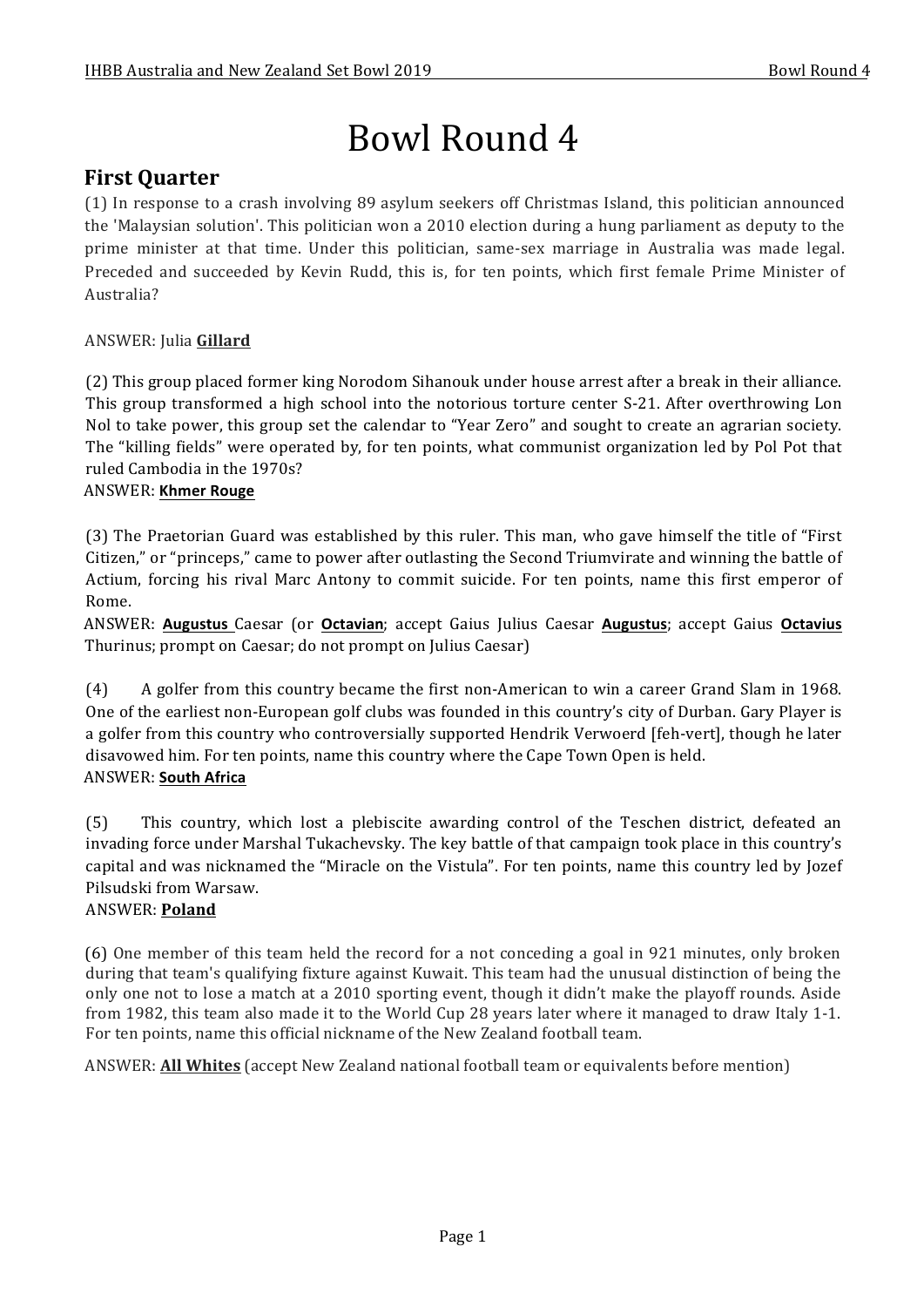(7) Dentist Albert Southwick was inspired to invent this object after an incident involving a drunken man. Often employed at Sing Sing Prison, this device was used in 1953 on a couple found to have leaked nuclear program secrets to the Soviets. For ten points, name this device used to execute the Rosenbergs, that relies on sending a current through the victim's body.

### ANSWER: **Electric chair**

(8) One government in this country fell after its parliament building suffered a fire in the early 1930's. Thanks to heavy debt from the War Guilt Clause, this country faced hyperinflation of the deutschemark. For ten points, name this country where the Weimar Republic was established after World War I, and where the Reichstag fire took place in Berlin. ANSWER: **Germany**

## (9) A new religious movement from this country worships "God the Parent" and teaches about achieving the "Joyous Life." Along with that religion, Tenrikyo, another new religious movement in this country became recognized as a terrorist group after it released sarin gas in a subway. A controversial shrine in this country honors war criminals, and many other shrines in this country honor spirits or deities called "kami." For ten points, name this East Asian country home to Shintoism.

### ANSWER: **Japan** (or **Nippon**; or **Nihon**)

(10) After manning a machine gun during this event, Dorie Miller became the first African-American to receive a Navy Cross. A perpetrator of this event was apprehended in the Niihau incident by civilians. This event was carried out in two waves by Vals and Zeroes, who sunk the Arizona. President Roosevelt lamented "a date that will live in infamy" in a speech to Congress after, for ten points, what surprise attack that brought America into World War II?

ANSWER: attack on **Pearl Harbor**

### **Second Quarter**

(1) This man's son Fu Su was forced to commit suicide over his support for general Meng Tian. Under the advice of chancellor Li Si, this man implemented increasingly Legalist policies. This man burned the books of Confucian scholars and buried them alive to eliminate dissent. To prepare for the afterlife, this man adorned his tomb with thousands of terracotta warriors. For ten points, name this first emperor of a unified China.

ANSWER: Qin Shi Huangdi (accept Ying Zheng; accept Zhao Zheng; accept King Zheng of Qin)

BONUS: Qin Shi Huangdi oversaw the construction of one of these engineering projects known as Lingqu. A "Grand" one of these projects connects Beijing and Hangzhou. ANSWER: **canal**s

(2) A speech by this man advocated for a policy of "malice toward none with charity for all." This man noted that a "government by the people... will not perish from this earth" in a speech that began "Four score and seven years ago..." For ten points, name this US President who delivered the Gettysburg Address before being shot just after the end of the US Civil War. ANSWER: Abraham **Lincoln**

BONUS: Abraham Lincoln was assassinated by this man, an actor and Confederate sympathizer. ANSWER: John Wilkes **Booth**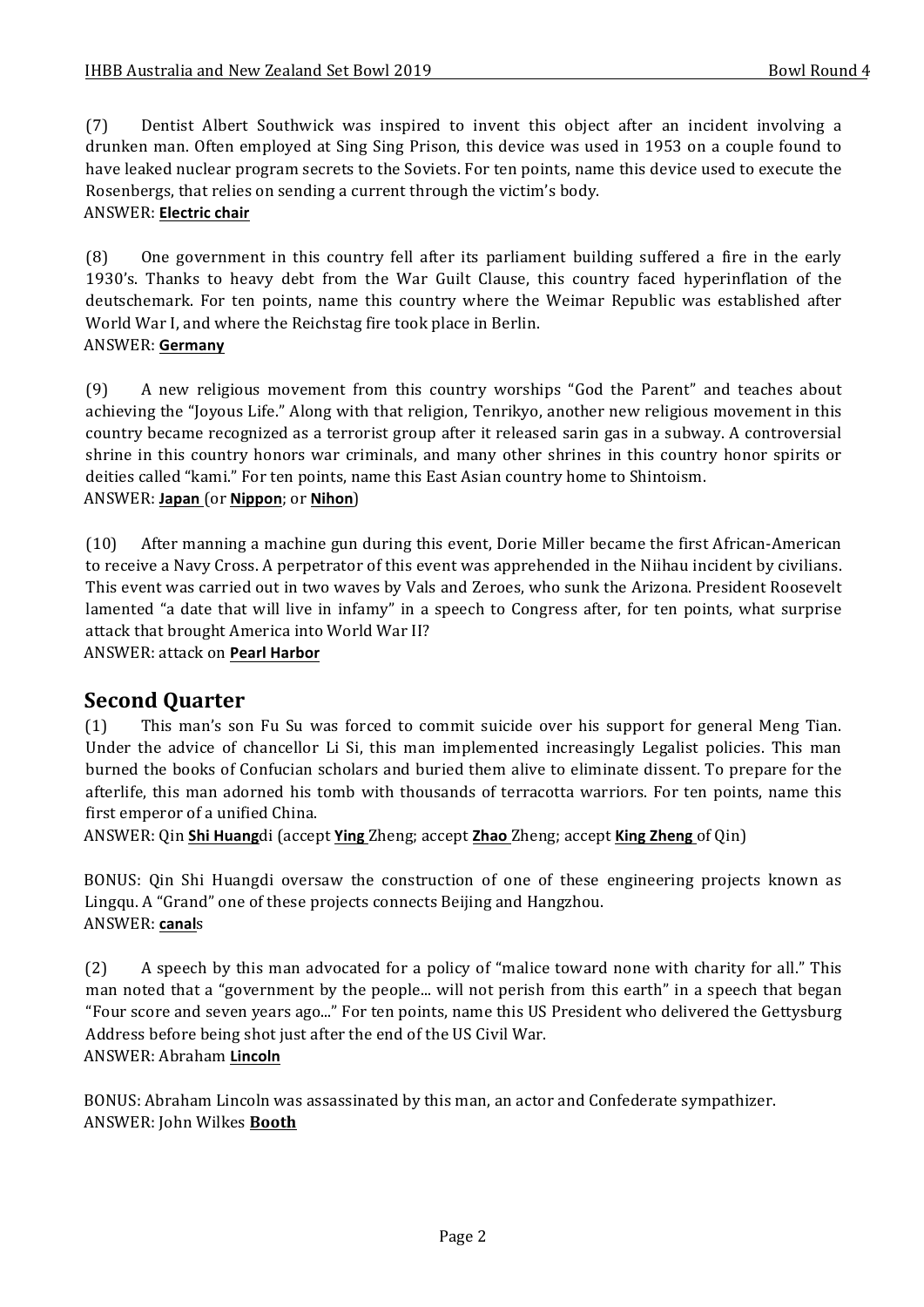(3) Controversial findings by the Agranat Commission forced a leader of this country to resign in 1974. Another leader of this country was assassinated by Yigal Amir; that leader was known as Yitzhak Rabin. This country has been led in recent years by Benjain Netanyahu. For ten points, name this country where politicians have often had to deal with security concerns in cities like Tel Aviv.

### ANSWER: **Israel**

BONUS: A bombing at a hotel in Jerusalem named for which Biblical King played a role in Israel's independence war?

### ANSWER: King **David** (Hotel)

(4) During a siege of this city, a prisoner was freed after he held his hand in a fire without injury. During another siege, this city was betrayed by a woman who was crushed by shields before being thrown from the Tarpeian rock. Those sieges were carried out by Lars Porsenna and Titus Tatius, the latter being a king of the Sabines. The early history of this city was described in Livys Ab Urbe Condita. For ten points, name this city legendarily founded by Romulus and Remus. ANSWER: **Rome**

BONUS: Lars Porsenna was a king of Clusium, a city founded by these people. This civilization dominated northern Italy until its conquest by Rome in the 4th Century BC. ANSWER: **Etruscan**s

(5) This war was preceded by a change in alliances, in which France allied with Austria and Britain allied with Prussia. This war was ended by a 1763 Treaty of Paris. Frederick the Great participated in, for ten points, what expansive conflict that included the French and Indian War and was named for its length in year?

ANSWER: **Seven Years** War (do not accept French and Indian War)

BONUS: French forces departed from the northern part of which continent after the Seven Years War, except for the small offshore islands of St. Pierre and Miquelon? ANSWER: **North America**

(6) This language's 7th century Kufic style of calligraphy is based on straight lines and right angles. Like other languages in its family, including Hebrew, this language builds words around threeconsonant roots. The "Modern Standard" variety of this language is commonly used in literature and the news, despite the wide variance in dialects. This language's writing system lends its name to the term abjad, for an alphabet without vowels. For ten points, name this primary language spoken in Morocco, Egypt, and Qatar.

### ANSWER: **Arabic** (or al-**'arabiyyah**)

BONUS: Arabic and Hebrew belong to this five-millennia-old language family, which also includes Amharic, Syriac, and Maltese.

ANSWER: **Semitic** languages (prompt on Afro-Asiatic languages)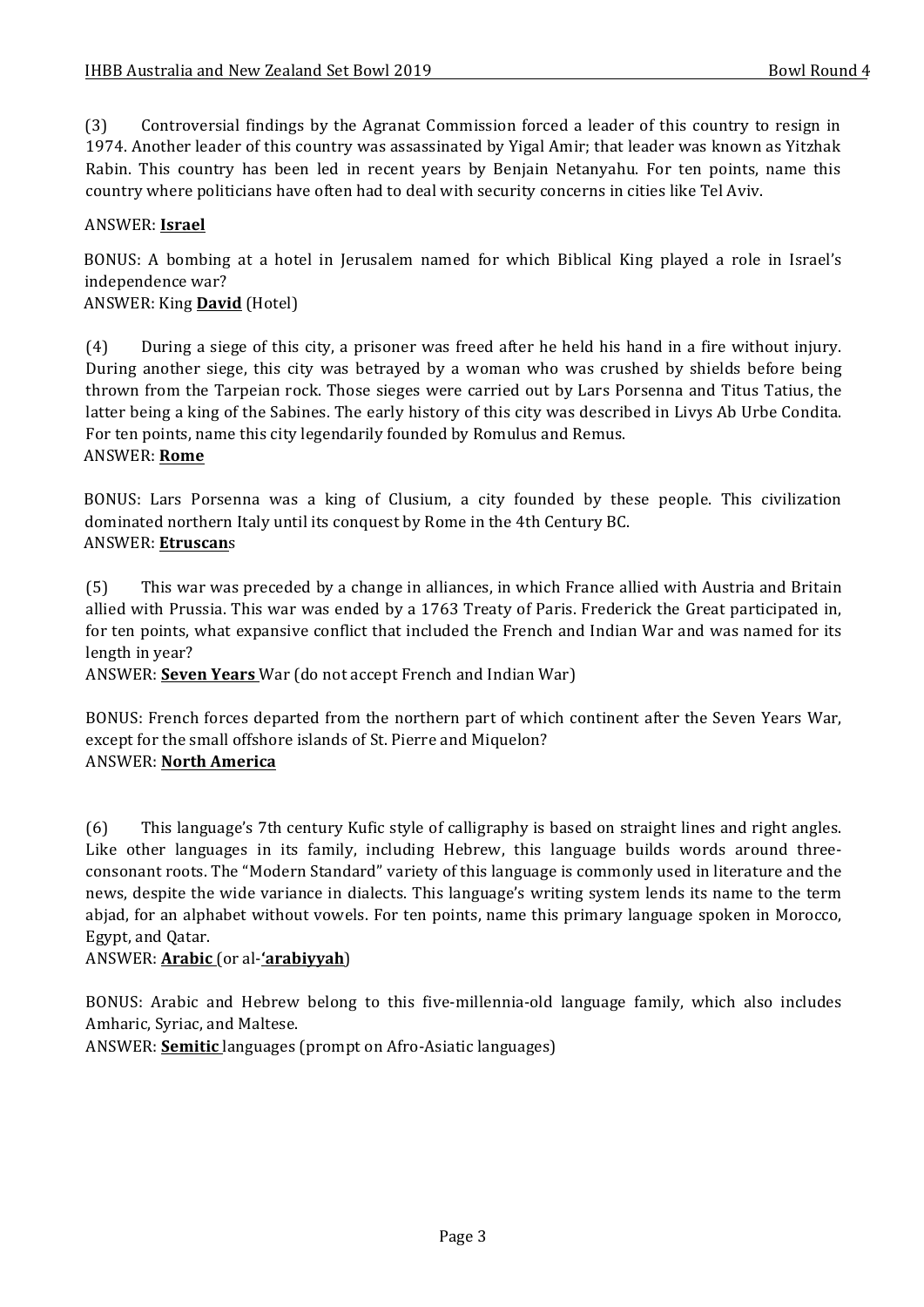(7) A policeman complained "I have just bought some new furniture" when he was suspended from his job in 1963 after the revelation that he had arrested this author years earlier. This author, who called herself a "bundle of contradictions," addressed her work to a character she created named "Kitty." For ten points, name this author who died in Bergen-Belsen concentration camp after writing a diary in hiding.

ANSWER: Annelise Mary "Anne" **Frank**

BONUS: Anne Frank's family hid in a house on the Prinsengracht canal in a series of rooms known by this name, which was also the original title of Anne's diary when it was first published. ANSWER: the Secret **Annex** (or Het **Achterhuis**)

(8) An Eddie Adams photograph taken during this war shows police chief Loan holding a gun to the head of a prisoner on a public road moments before executing him. Australia lost just over 500 soldiers during this war, making it the deadliest conflict for Australia since World War II. A photograph of Mary Ann Vecchio kneeling over the body of Jeffrey Miller was taken at Kent State University during, for ten points, what heavily protested 1970s war whose veterans are memorialized by a wall in Washington, D.C.?

### ANSWER: **Vietnam** War

BONUS: Australian forces were deployed to Vietnam in 1975 to assist with the evacuation of which capital city of South Vietnam, later renamed Ho Chi Minh City? ANSWER: **Saigon**

# **Third Quarter**

The categories are ...

- 1. The Space Race
- 2. French Revolution
- 3. Central Asia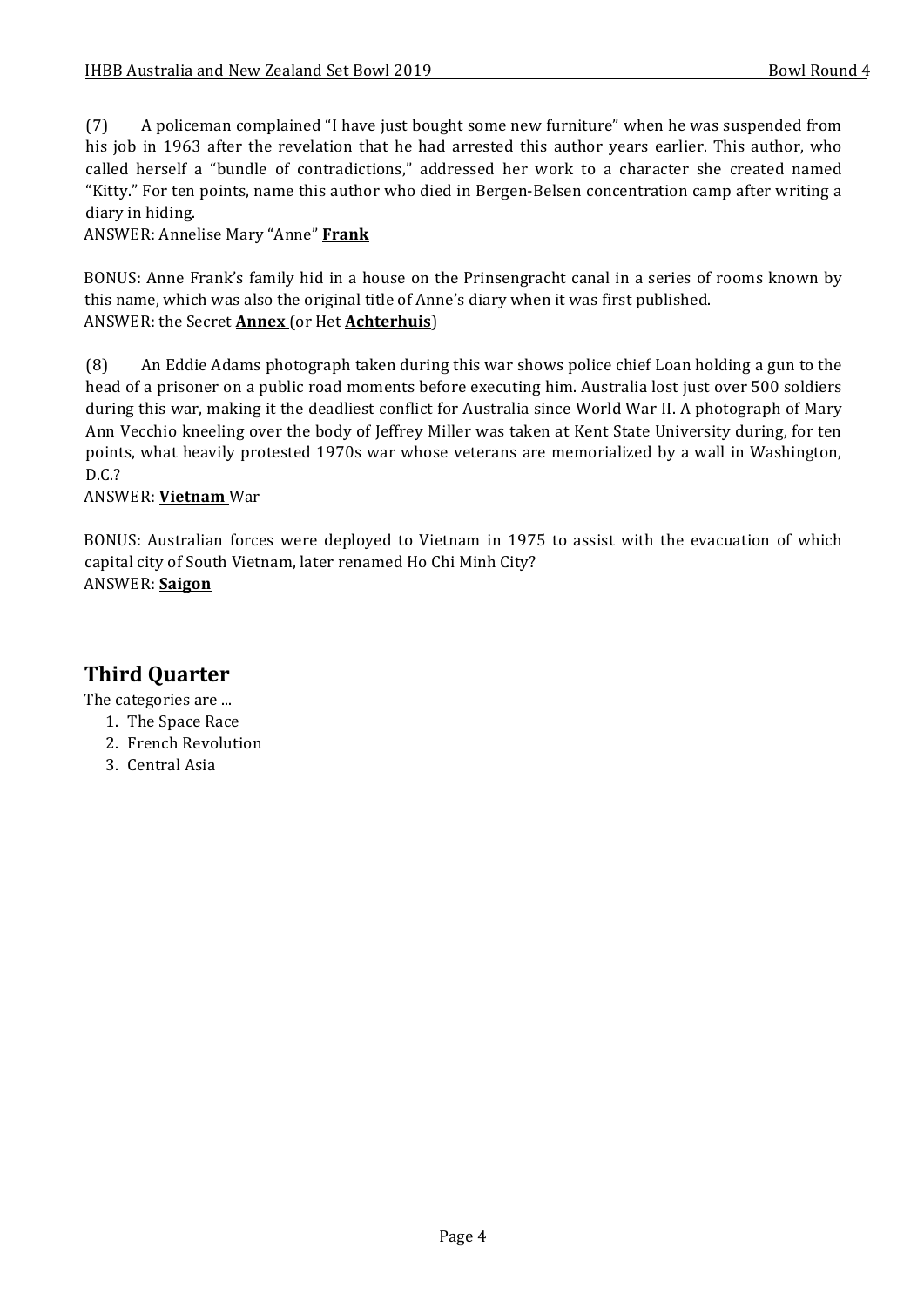### **The Space Race**

Name the...

(1) Former country that was the rival of the USA in the Space Race during the Cold War ANSWER: USSR or Soviet Union

(2) US government agency responsible for the administration of the space program. ANSWER: **NASA** (or **N**ational **A**eronautics and **S**pace **A**dministration)

(3) First artificial Earth satellite, launched in 1957 ANSWER: Sputnik 1

(4) First man in space, who entered orbit in the Vostok 1 in 1961. ANSWER: Yuri Alekseyevich **Gagarin**

(5) First woman in space.

### ANSWER: Valentina **Tereshkova**

(6) God of the sun whom the American moon landing program was named after. ANSWER: **Apollo**

(7) Missile launched by the Nazis at London that was the first object produced by humans to enter space.

### ANSWER: **V2**

(8) Rocket used to launch the first American Space Station and Apollo 11 named for a Titan. ANSWER: **Saturn** V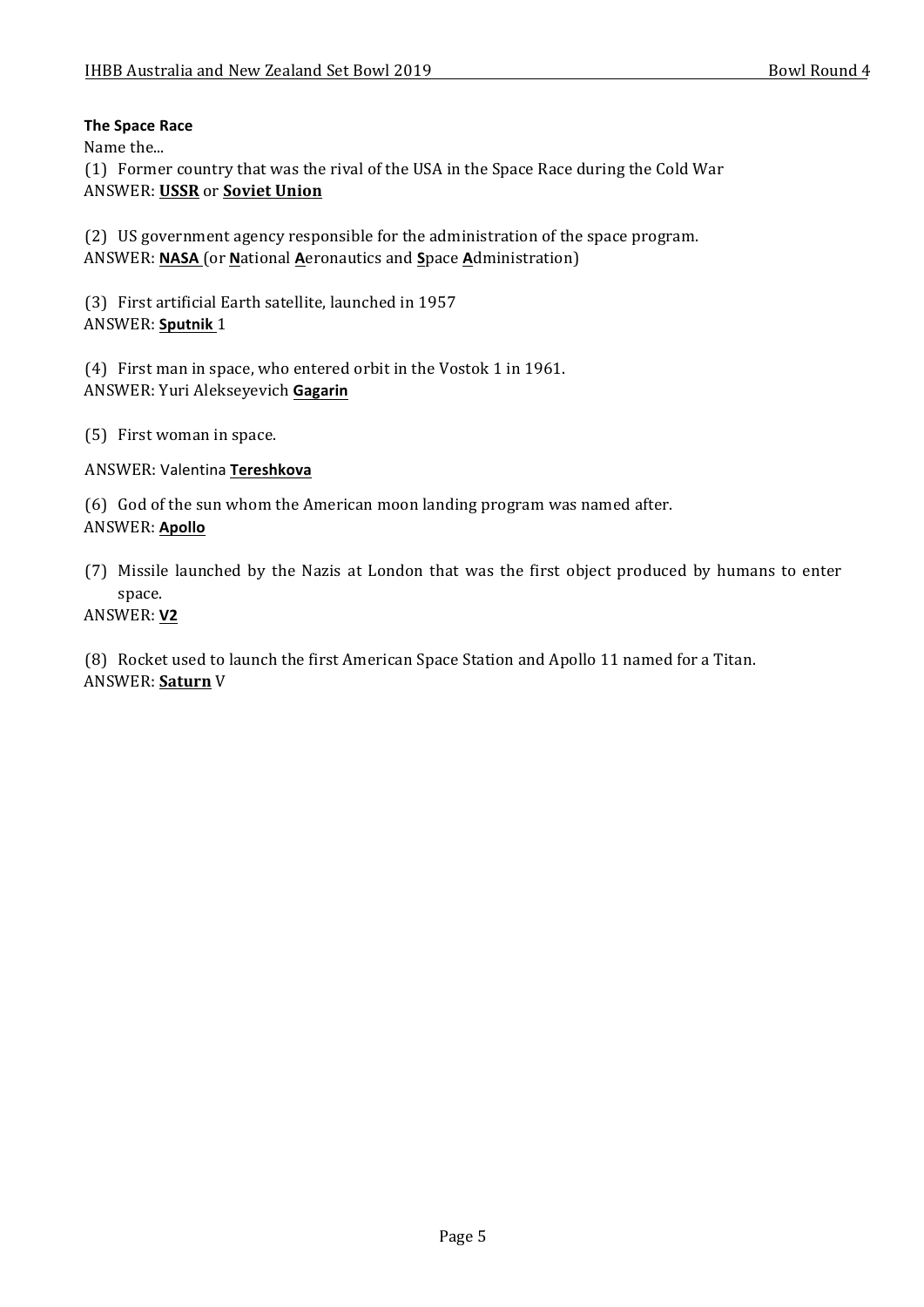### **French Revolution**

Name the...

(1) French King beheaded in 1793 along with his wife, Marie Antoinette. ANSWER: **Louis XVI** [16] (prompt on Louis)

(2) Prison that was stormed in 1789, marking the beginning of the French Revolution. ANSWER: **Bastille** Saint-Antoine

(3) Revolutionary who was executed in July 1794 after growing the Committee of Public Safety during the Reign of Terror.

### ANSWER: Maximilien **Robespierre**

(4) French aristocrat and officer who fought in the American Revolution before joining in the French Revolution.

ANSWER: Marquis de **Lafayette**

(5) Vow taken by members of the Third Estate in 1789, formally establishing their opposition to the ruling monarch.

### ANSWER: **Tennis Court** Oath

(6) French royal palace and namesake of a treaty that was attacked by a mob during the Revolution.

### ANSWER: **Versailles**

(7) Revolutionary figure executed for the assassination of Jacobin leader Jean-Paul Marat. ANSWER: Charlotte **Corday**

(8) Denunciation of French revolutionary figures responsible for the Reign of Terror, named for the Revolutionary calendar month in which it occurred.

ANSWER: Thermidorian Reaction (prompt on Thermidor)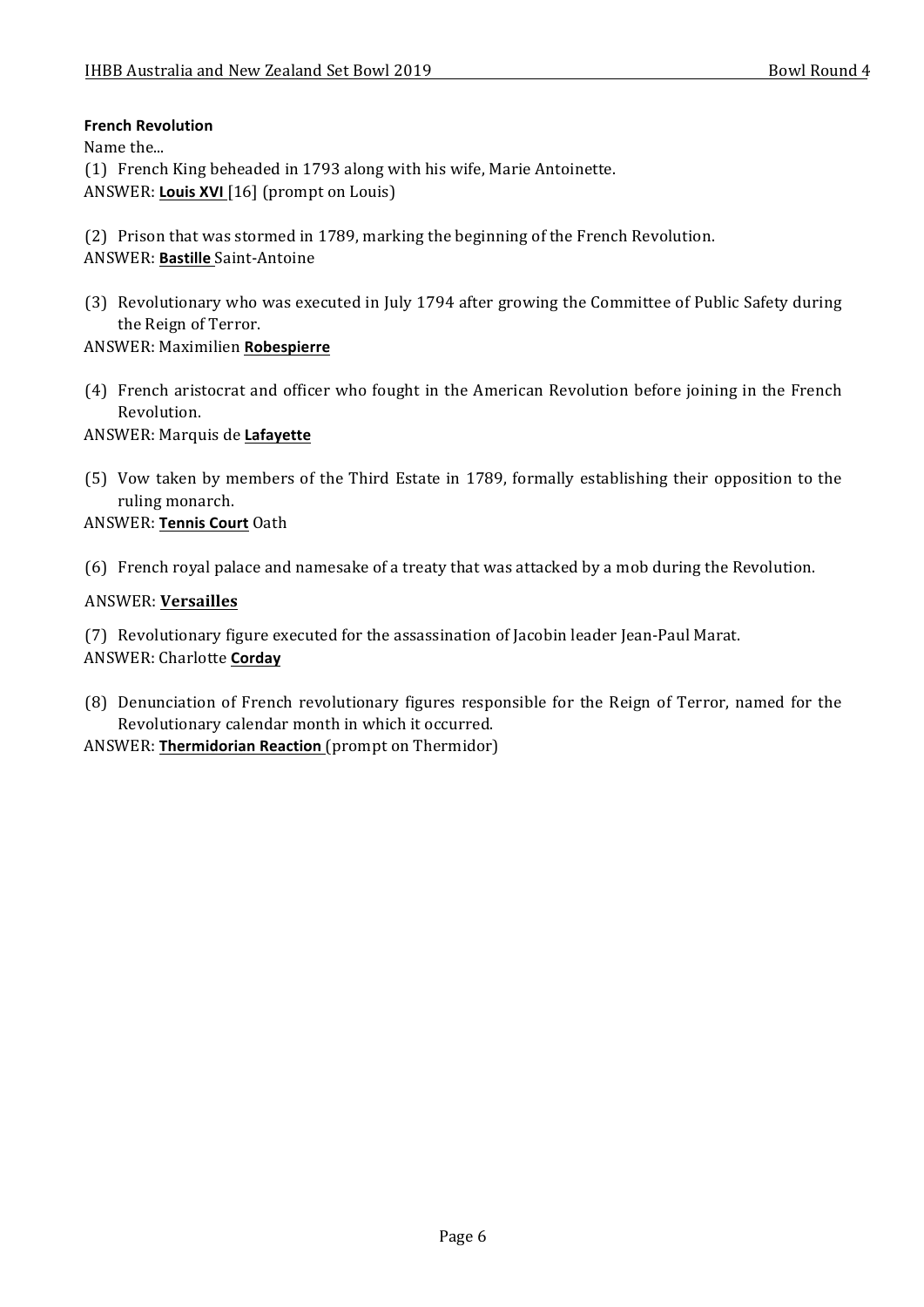### **Central Asia**

Name the...

(1) Country that split apart in 1991 creating 5 new Central Asian Republics ending in -stan ANSWER: **Soviet Union** or **USSR**

(2) Country parodied in the Borat movie which moved its capital to Astana. ANSWER: **Kazakhstan**

(3) Salt water sea that is actually the world's largest lake on which Russia maintains naval forces. ANSWER: **Caspian** Sea

(4) Inland sea to the east of that body of water which has shrunk by over 50% over the past century ANSWER: **Aral** Sea

(5) Country where Australian and New Zealand troops were deployed to in 2001 to fight the Taliban. ANSWER: **Afghanistan**

(6) Country formerly ruled by the eccentric Saparmurat Niyazov who formed a cult of personality. ANSWER: **Turkmenistan**

(7) Country home to the Silk Road city of Samarkand. ANSWER: **Uzbekistan**

(8) Country where the Tulip Revolution broke out in Bishkek. ANSWER: **Kyrgyzstan**

## **Fourth Quarter**

(1) In one work, this man notes how "no lie can live forever." This orator of the "How Long, Not Long" speech claimed that a group has been given a "check which has come back marked (+) insufficient funds" after predicting an "invigorating autumn of freedom and equality." In that **speech, this man hopes his four children will be** (\*) "judged not by the color of their skin but by the content of their character." For ten points, name this civil rights activist who gave the "I Have a Dream" speech.

ANSWER: Dr. Martin Luther **King**, Jr. (accept **MLK**)

(2) **This institution was based on the earlier katorga system, and its growth turned Magadan** into an industrial city. This institution was praised in the report Solovki by Maxim Gorky. This **system was compared to an (+)** archipelago in an Alexander Solzhenitsyn novel that brought it to **the public's attention. NKVD-led kangaroo** (\*) trials led political opponents to be sent to these locations. For ten points, name this system of forced labor camps set up in Siberia under Joseph Stalin.

ANSWER: **gulag** system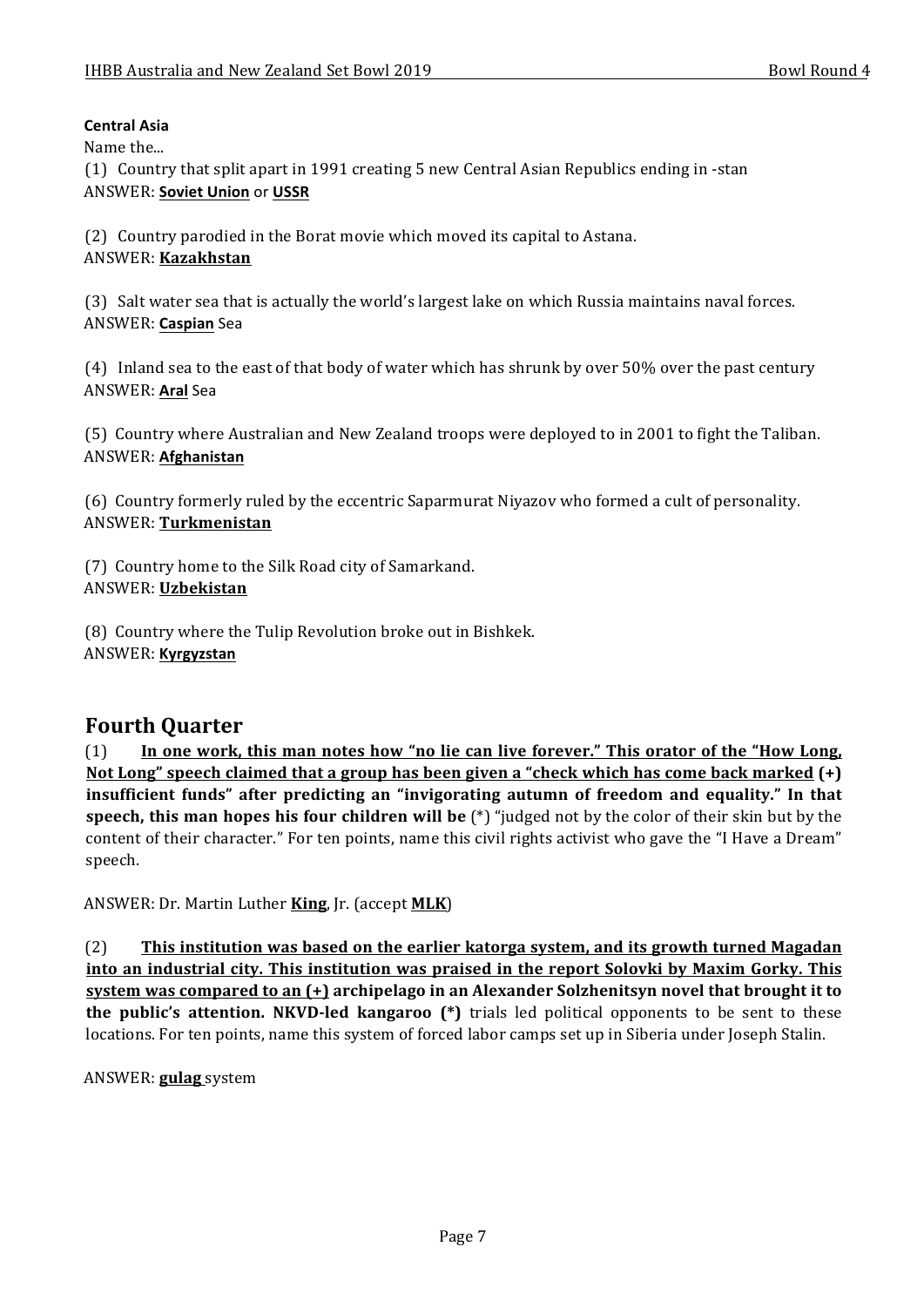(3) Koumbi Saleh served as the capital of an empire named for this country. The **predominance of a namesake good that, along with salt, was traded extensively in this country, led it to be called the (+) Gold Coast. Kofi Annan was a UN Secretary General** (\*) from this country. East of the Ivory Coast is, for ten points, what African country where urban growth has led to traffic problems in Accra?

### ANSWER: **Ghana**

(4) Senator James Dunn referred to Sir George Pearce as the 'Minister for this conflict', while another major figure referred to his enemy as (+) "Zulus whom even dumdum bullets could not stop". This conflict started in the district of Campion, where Major G.P.W. Meredith led a band of (\*) soldiers armed with Lewis rifles. For ten points, name this failed wildlife management operation to exterminate a namesake flightless bird, which was given a rather overblown name.

ANSWER: Great **Emu** War

(5) Archibald Campbell introduced the cultivation of a variety of this good in a namesake **town of West Bengal. In India, this good's namesake board has historically aimed to prevent the false labeling of its rare (+)** Darjeeling variety. Ayurvedic traditions helped bring about the **tradition of** (\*) drinking herbal varieties of, for ten points, what beverage that comes in green and Earl Grey varieties

ANSWER: **Tea**

**(6)** The Castilian war broke out on this island between Spain and a local polity. The Deer Cave and Gormantong Caves are located on this island. This island's coastal region was once **dominated by the (+)** Bruneian Empire and it is currently split politically between three **Southeast Asian countries. This island is the (\*)** third largest in the world and the largest in Asia. For ten points, name this island where orangutan populations have recently declined in both its Indonesian and Malaysian portions.

ANSWER: **Borneo**

**(7)** These people traditionally dropped flowers and saluted while passing Mount Kaimon. They first appeared at the Battle of  $(+)$  Leyte Gulf, but became so prevalent at Okinawa that the **battle became known as the "typhoon of steel." These people commonly carried out their** (\*) attacks aboard Zeroes. For ten points, give this term for World War II-era Japanese pilots who targeted their planes into Allied ships on suicide missions.

ANSWER: **kamikaze** pilots (prompt on descriptive answers of Japanese pilots and/or suicide attackers; prompt on "divine wind")

**(8)** This man was ordered to recite the Seven Penitential Psalms weekly for three years. **Robert Bellarmine was a primary antagonist of the target of this man, whose trial occurred <u>several decades after a similar incident resulted in the**  $(+)$  **execution of Giordano Bruno. This**</u> **man** was sentenced to (\*) house arrest in Italy 1633. For ten points, name this Italian scientist who was forced to recant his belief that the earth revolved around the sun ANSWER: Galileo Galilei (accept either first or last name)